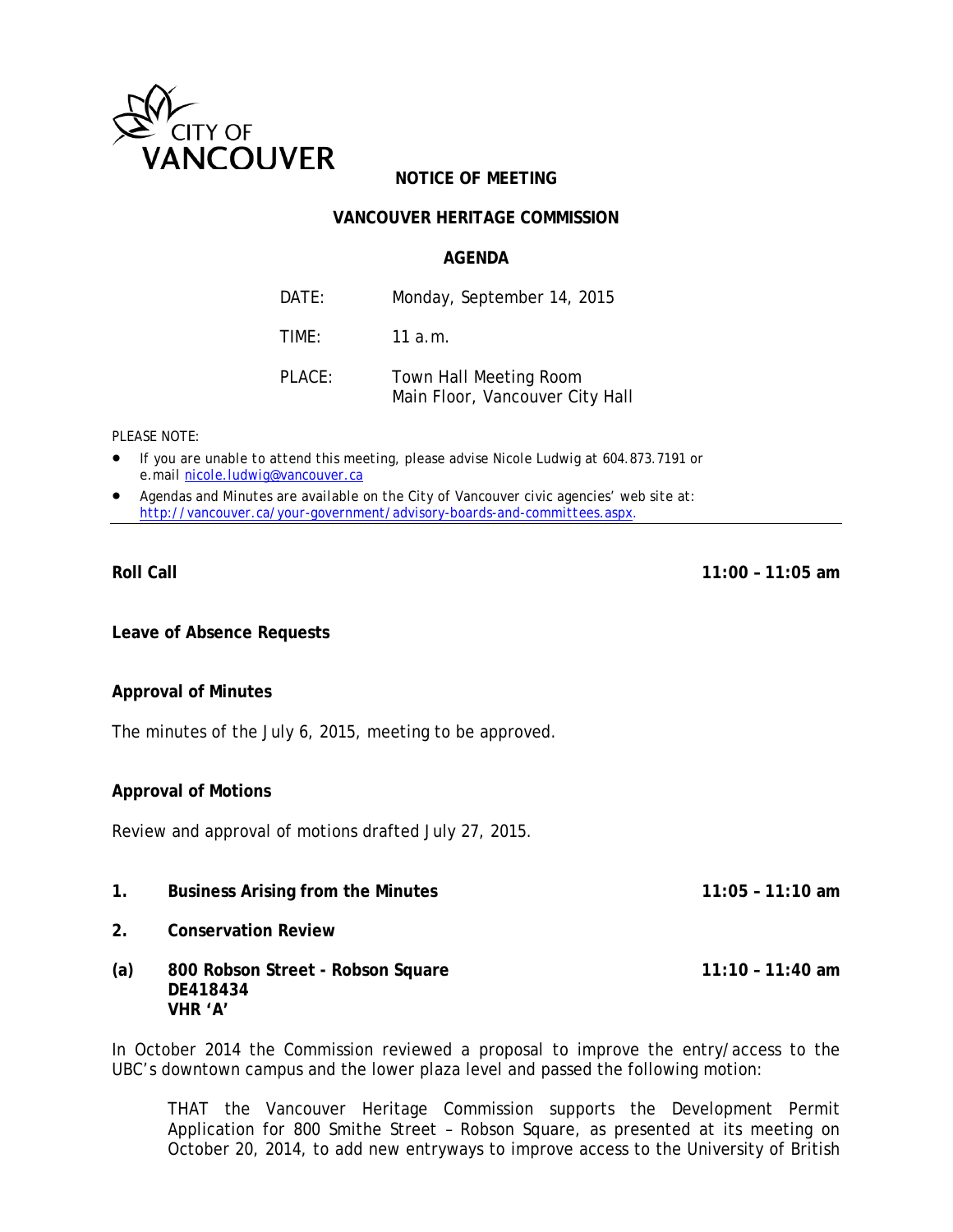Columbia's (UBC) downtown campus, public plaza and ice rink and, in particular, the Commission supports the concept that the new entryways be distinguishable, reversible, transparent and constructed of high quality materials, including stainless steel and glass;

FURTHER THAT the Commission recommends future design development to add a stronger horizontal element that reflects the historic design of Robson Square and that celebrates the geometric intent of the initial design.

Since then the design/proposal has been revised based on discussion and input from the Urban Design Panel. The revised proposal is being presented to the Commission for information.

Applicants:

- Doug Hamming, Architect, Stantec Architecture
- Robert Lemon, Architect, Heritage Consultant

Attachments: SOS and drawings

Staff:

• Marco D'Agostini, Senior Heritage Planner

## **(b) 22 East 5th Avenue - Cemco Electrical Factory 11:40 – 12:10 pm DE419206 (HRA and Designation) VHR 'C' (proposed)**

The Cemco Electrical Manufacturing Company Factory was built in 1942 to assemble electronics for the war effort. It was designed by architect H.H. Simmonds who created a number of well known "deco" buildings in the City, including those at the PNE such as the Livestock Building (1929), the Women and Fine Arts Building (1931) and the Forum (1933). Many of Simmonds' buildings, including movie theatres and churches, utilized large, boardformed concrete shells for their main halls. This construction technique was an affordable way to achieve "molded" deco detailing and aesthetic interest during the lean years of the 1930s and 1940s. Simmonds used this technique to case modest details into the façade of the otherwise utilitarian Cemco factory building.

The application proposes to retain the façade on the north and west sides and to construct a new building behind them containing industrial and service uses, and offices. The existing internal structure of the factory cannot be retained for typical development in I-1, and has been found to be very inadequate in some areas in any event.

The site is zoned I-1 which is a primarily an outright industrial zoning. Although a number of historic houses exist in the Mount Pleasant I-1 area, only two industrial sites are currently listed on the Heritage Register. 22 East  $5<sup>th</sup>$  Avenue would be the third and the first industrial building subject to a designation by-law/ HRA in the I-1 zone. Allowances for additional office use and above grade parking areas form the main variances of benefit to the owner. The site has a significant cross slope and the floor levels of the original building create challenges with respect to aligning new floors and ramps behind the facades.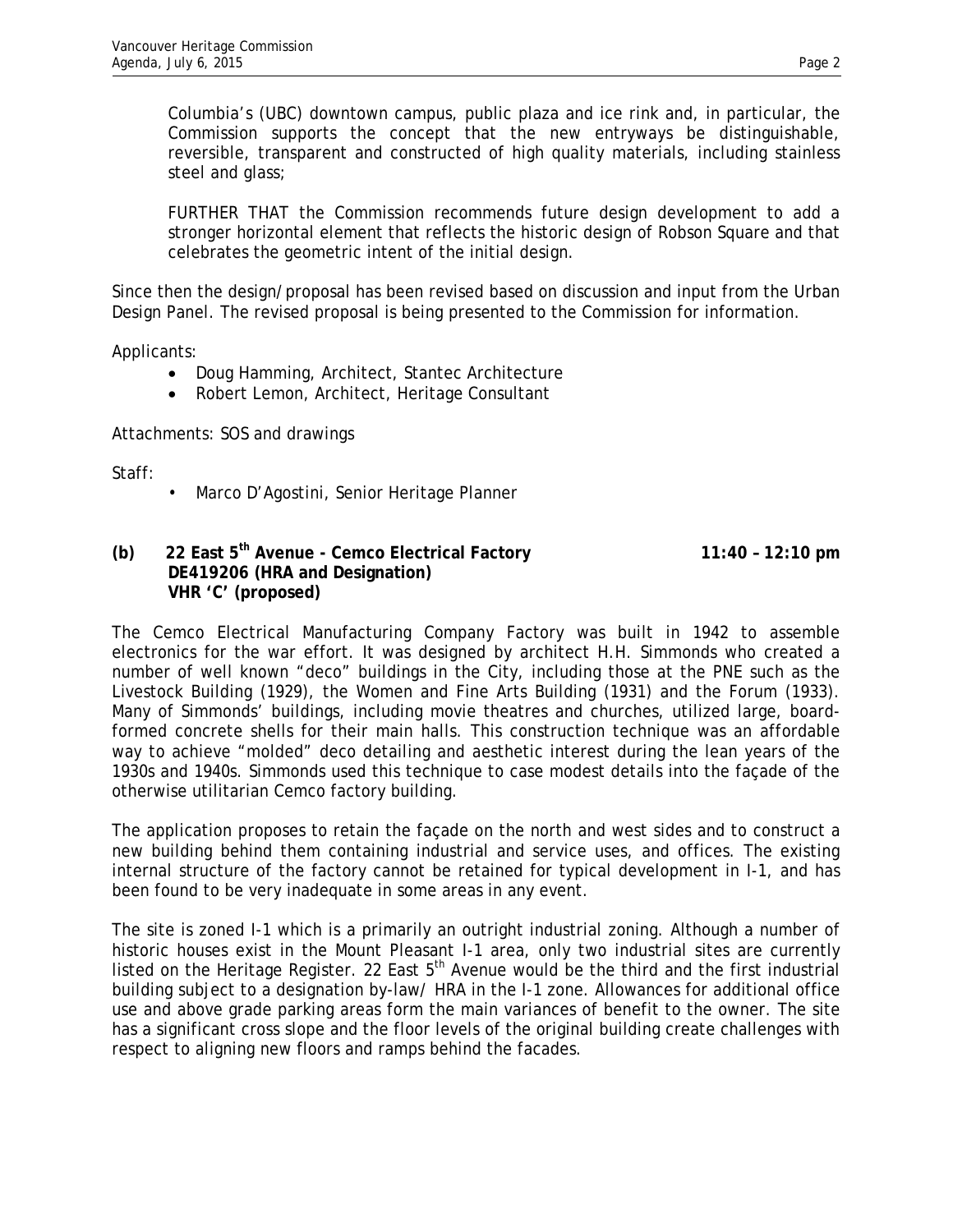## **Zoning Summary- Zone: I-1**

| Item              | Existing          | Permitted or Required         | Proposed        |
|-------------------|-------------------|-------------------------------|-----------------|
| Overall Floor     | Approximately 1.0 | 3.0 FSR for all uses combined | 3.0 FSR         |
| Space Ratio (FSR) | <b>FSR</b>        |                               | combined        |
| Office Use        |                   | Maximum 2.0 FSR subject to    | 2.6 FSR         |
|                   |                   | some conditions               |                 |
| Height            | Variable (one to  | 60 feet maximum               | 80 feet         |
|                   | two storeys)      |                               | (highest point) |

On July 28, 2014, the Vancouver Heritage Commission supported the addition of 22 East 5<sup>th</sup> Avenue to the Vancouver Heritage Register in the 'C' category.

Issues:

- Conservation Plan; and
- New openings in facade.

Applicants:

- David Fawley, Owner's Representative
- **Nick Bray, Applicant**

Attachments: SOS, Conservation Plan, and drawings

Staff:

- James Boldt, Heritage Planner
- Marie Linehan, Development Planner

**(c) 3760 Quebec Street - McMillan House 12:10 – 12:40 pm 3780 Quebec Street - Heise House DE418928 / DE418929 (Designation only) VHR 'C' (proposed)**

The McMIllan House was built in 1910 and first occupied by Herbert McMillan in 1912. It is a good example of craftsman housing built during the Edwardian building boom which lasted from 1910 to 1913. It is one of three nearly identical houses built on the block, all of which survive, including the Heise House, built at the same time for Annette Heise.

The respective applications propose to convert the existing buildings to two Dwelling Units each. The existing square footages of the buildings are non-conforming, but no additions are proposed. The zoning is RS-7. The applications do not propose to vary use or density for the site (multiple Conversion Dwelling is a permitted use) and therefore an HRA and a proforma review are not required in this case. The RS-7 guidelines permit strata titling but only on larger parcels. The permission to allow the units to be strata titled is the benefit to the owner in exchange for the rehabilitation and designation of the houses.

On December 8, 2014 the Vancouver Heritage Commission supported the addition of the two sites to the Vancouver Heritage Register in the 'C' category and requested revisions be made to the Statements of Significance for both (which have been done).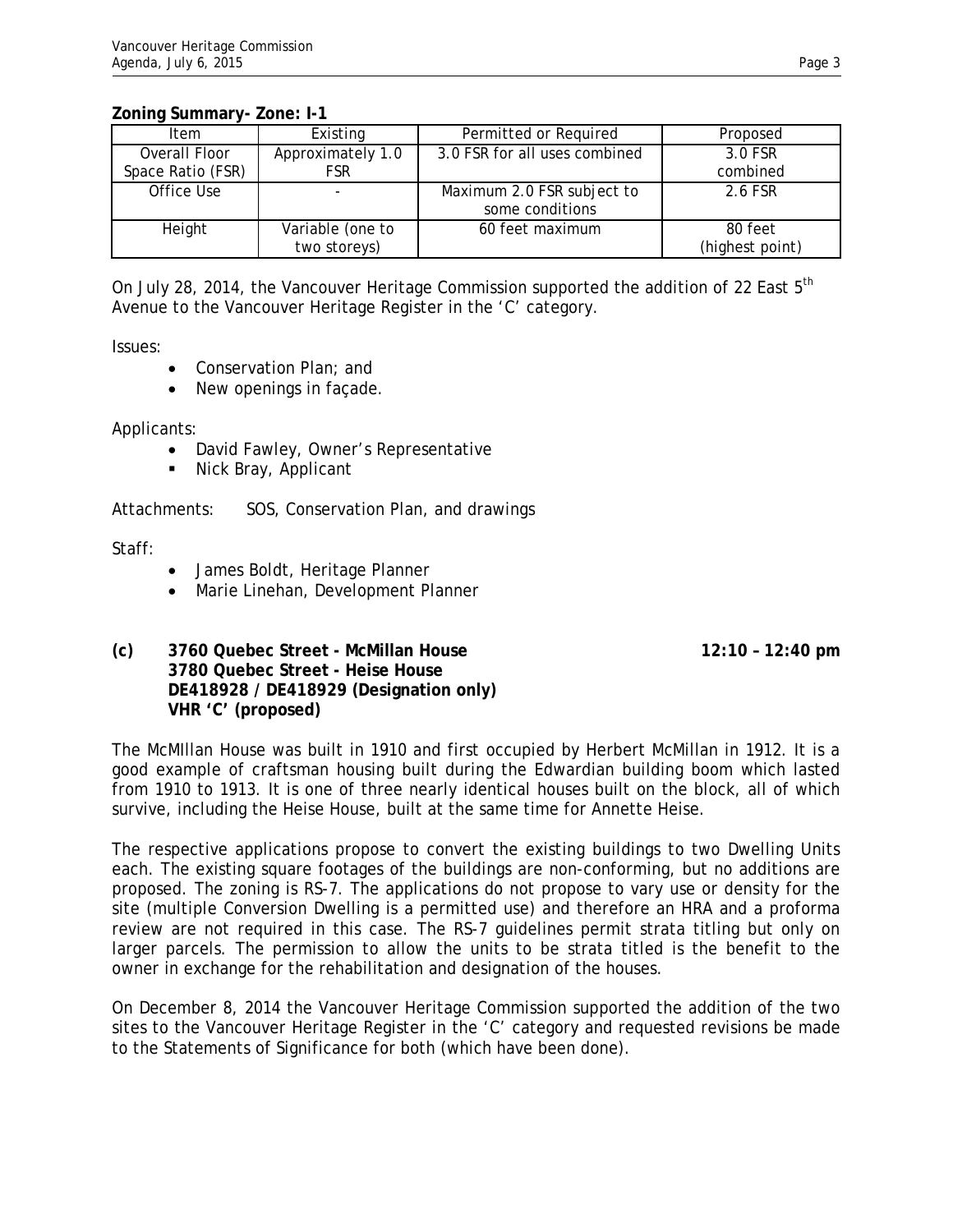Issues:

• Conservation Plan

### Applicant:

- Bradley Dore, applicant
- Donald Luxton, heritage consultant

Attachments: SOS, Conservation Plan, and drawings

Staff:

• James Boldt, Heritage Planner

## **(d) 2836 West 14th Avenue – 'Beer Residence' 12:40 – 1:10 pm DE419101 (Designation only) VHR 'C' (proposed)**

The Beer Residence was constructed in 1914 and is a one and one-half storey, wood-frame house designed in the Craftsman style and is characterized by its cross-gabled roof and fullwidth front verandah. The application proposes to rehabilitate the heritage building in return for additional bonus density. Since the proposed density does not exceed 10% over the maximum permitted in the zoning, an HRA and a proforma have not been required. The Director of Planning has not required a Conservation Plan in this case due to the modest benefit being sought.

The main zoning items are noted below:

## **Zoning and Parking Summary-Zone: RS-5 Steps Street Area: 4,026 sq. ft.**

| Evilling and I anning Jummary Evilc. No J |          |                            | $3110$ at $60.7020$ $39.11$ |
|-------------------------------------------|----------|----------------------------|-----------------------------|
| Item                                      | Existing | Permitted or Required      | Proposed                    |
| Overall Floor                             |          | 0.75 FSR maximum with      | 0.83 FSR                    |
| Space Ratio (FSR)                         |          | retention                  | $(3,342$ sq. ft.)           |
|                                           |          | $(3,012$ sq. ft.)          |                             |
| Dwelling Unit                             |          | 2 maximum                  |                             |
| Density                                   |          | (with Secondary Suite)     |                             |
|                                           |          | Up to 3 with Laneway House |                             |

On February 23, 2015 the Vancouver Heritage Commission supported the addition of the Beer Residence to the Vancouver Heritage Register in the 'C' category and requested revisions be made to the Statement of Significance (which have been done).

Issues:

• Overall scheme

Applicants:

• Annaliesse Kelly

Attachments: SOS, and drawings

Staff:

• James Boldt, Heritage Planner